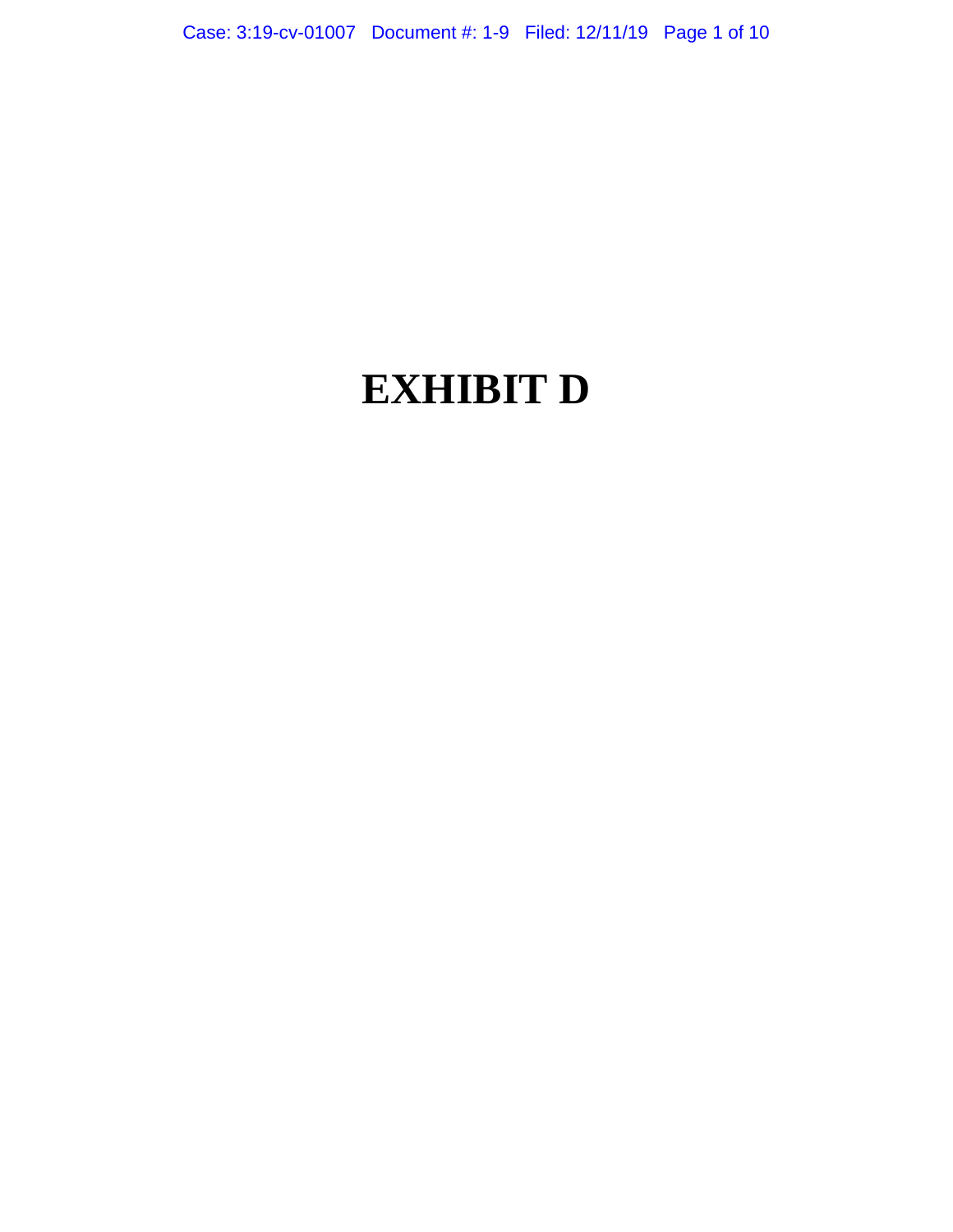

#### **MEMBERSHIP LISTING BY STAKEHOLDER GROUP[1](#page-1-0) (September 2019)**

# **I. TRANSMISSION OWNERS[2](#page-1-1)**

- 1. AEP Indiana Michigan Transmission Company, Inc.
- 2. ALLETE, Inc. (for its operating division Minnesota Power, Inc., and its wholly-owned subsidiary, Superior Water, Light and Power Company)
- 3. Ameren Illinois Company (d/b/a Ameren Illinois)
- 4. Ameren Transmission Company of Illinois**[3](#page-1-2)**
- 5. American Transmission Company, LLC
- 6. Ames Municipal Electric System
- 7. Arkansas Electric Cooperative Corporation
- 8. Big Rivers Electric Corporation
- 9. Board of Water, Electric, and Communications Trustees of the City of Muscatine, Iowa
- 10. Central Minnesota Municipal Power Agency
- 11. City of Alexandria, Louisiana
- 12. City of Springfield, Illinois (Office of Public Utilities)
- 13. Cleco Power LLC
- 14. Columbia, Missouri, City of (Water & Light Dept.)
- 15. Cooperative Energy (formerly SMEPA)
- 16. Dairyland Power Cooperative
- 17. Duke Energy Indiana, LLC
- 18. East Texas Electric Cooperative, Inc.
- 19. Entergy Arkansas, LLC
- 20. Entergy Louisiana, LLC
- 21. Entergy Mississippi, LLC
- 22. Entergy New Orleans, LLC
- 23. Entergy Texas, Inc.

<span id="page-1-0"></span><sup>&</sup>lt;sup>1</sup> This membership listing reflects Members' stakeholder group selections from respective membership applications approved by MISO's Board of Directors. Membership participation in the stakeholder process is governed by the Stakeholder Governance Guide and any relevant guidelines of the various stakeholder sectors.

<span id="page-1-1"></span><sup>&</sup>lt;sup>2</sup> As Transmission Owning Members of MISO and signatories to the Transmission Owners Agreement, City of **Henderson; City of Rochester; Consumers Energy Company; Willmar Municipal Utilities; and WPPI Energy** participate in the Municipals/Cooperatives/Transmission Dependent Utilities stakeholder group.

<span id="page-1-2"></span><sup>3</sup> Ameren Transmission Company of Illinois participates in both the Transmission Owners and the Competitive Transmission Developers stakeholder groups. *See* Article Two, Section VI(A)(1) of the MISO Transmission Owners Agreement.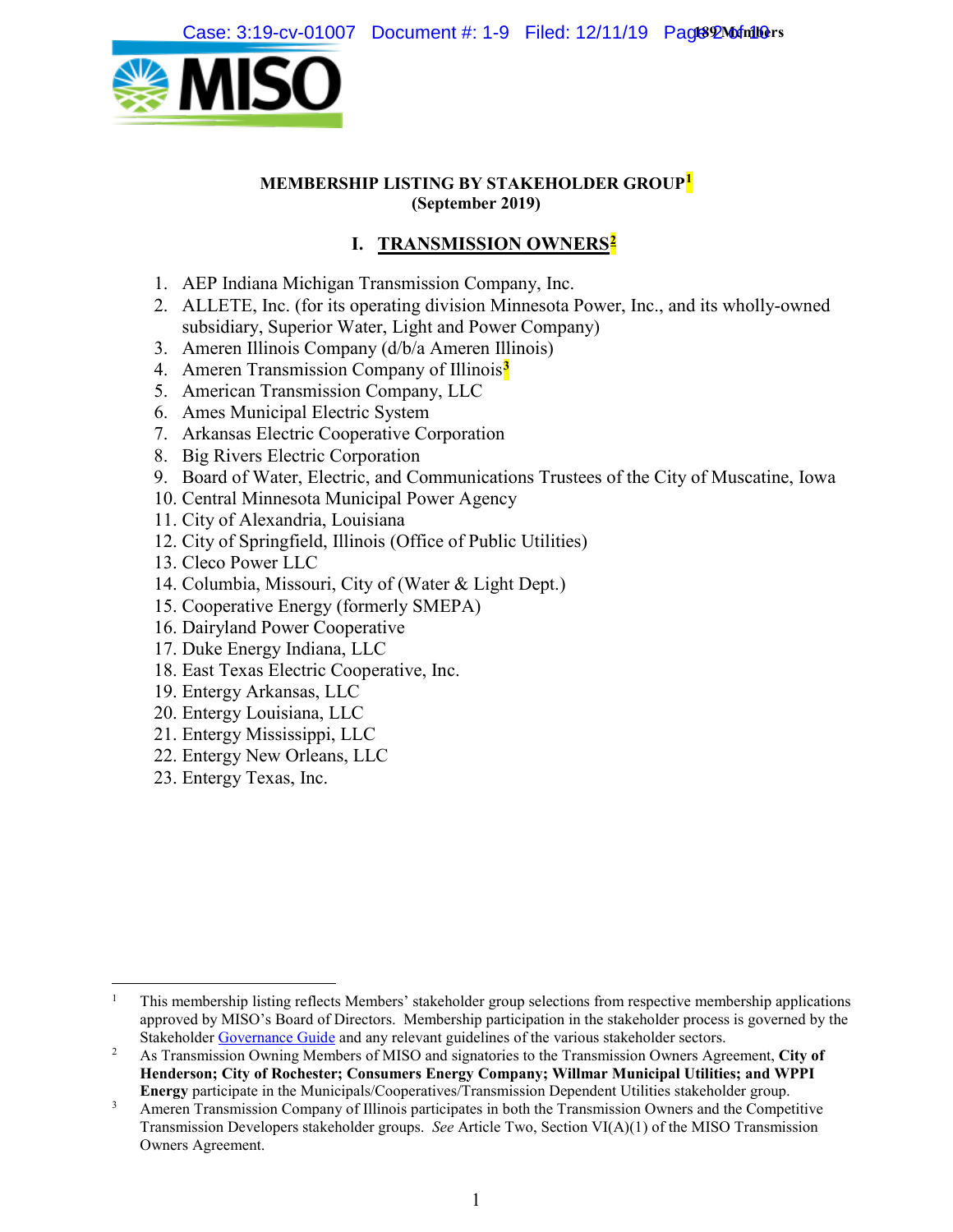#### **I. TRANSMISSION OWNERS (continued)**

- 24. Great River Energy
- 25. GridLiance Heartland LLC  $\frac{4}{3}$  $\frac{4}{3}$  $\frac{4}{3}$
- 26. Hoosier Energy Rural Electric Cooperative, Inc.
- 27. Indiana Municipal Power Agency
- 28. Indianapolis Power & Light Company
- 29. International Transmission Company (d/b/a ITC Transmission)
- 30. ITC Midwest LLC
- 31. Lafayette City-Parish Consolidated Government
- 32. Michigan Electric Transmission Company, LLC
- 33. Michigan Public Power Agency
- 34. Michigan South Central Power Agency
- 35. MidAmerican Energy Company
- 36. Minnesota Municipal Power Agency
- 37. Missouri Basin Municipal Power Agency (d/b/a/ Missouri River Energy Services)
- 38. Montana-Dakota Utilities Co., a division of MDU Resources Group, Inc.
- 39. Municipal Electric Utility of the City of Cedar Falls, Iowa
- 40. Northern Indiana Public Service Company LLC**[5](#page-2-1)**
- 41. Northern States Power Company (Minnesota) and Northern States Power Company (Wisconsin)
- 42. Northwestern Wisconsin Electric Company
- 43. Otter Tail Power Company
- 44. Pioneer Transmission, LLC
- 45. Prairie Power, Inc.
- 46. Southern Illinois Power Cooperative
- 47. Southern Indiana Gas & Electric Company (d/b/a Vectren Energy Delivery of Indiana, Inc.)
- 48. Southern Minnesota Municipal Power Agency
- 49. Union Electric Company (d/b/a Ameren Missouri)
- 50. Wabash Valley Power Association, Inc.
- 51. Wolverine Power Supply Cooperative, Inc.

# **II. COORDINATING OWNER**

1. Manitoba Hydro

<span id="page-2-0"></span> <sup>4</sup> GridLiance Heartland LLC participates in both the Transmission Owners and the Competitive Transmission Developers stakeholder groups. *See* Article Two, Section VI(A)(1) of the MISO Transmission Owners Agreement.

<span id="page-2-1"></span><sup>5</sup> Northern Indiana Public Service Company participates in both the Transmission Owners and the Power Marketers/Brokers stakeholder groups. *See* Article Two, Section VI(A)(1) of the MISO Transmission Owners Agreement.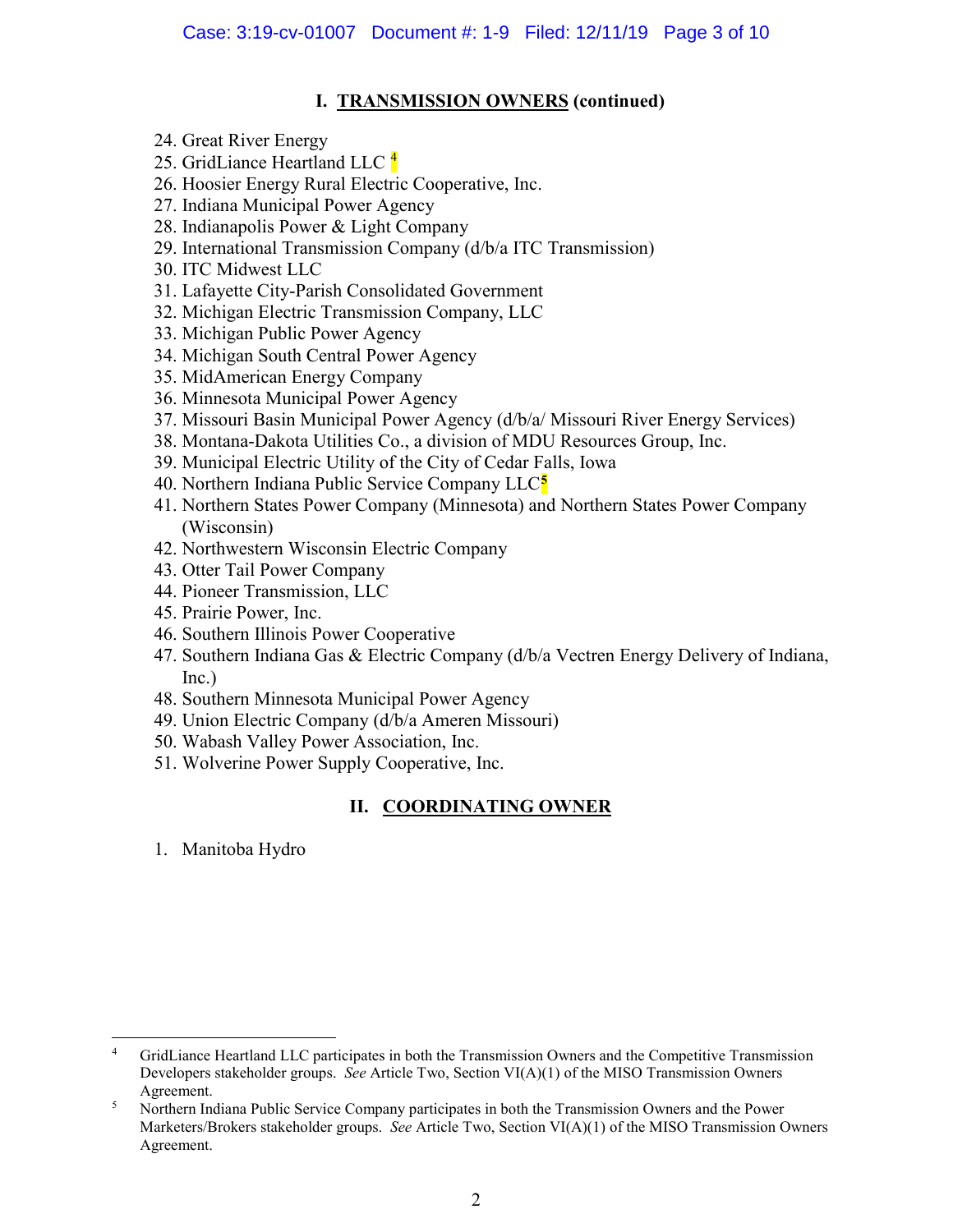#### **III. INDEPENDENT POWER PRODUCERS AND EXEMPT WHOLESALE GENERATORS**

- 1. ALLETE Clean Energy, Inc.
- 2. Apex Clean Energy Management, LLC
- 3. Benton County Wind Farm, LLC
- 4. Boston Energy Trading and Marketing LLC
- 5. Calpine Energy Services, L.P.
- 6. Cleco Cajun LLC
- 7. CP Energy Marketing (US) Inc.
- 8. Community Energy Solar, LLC
- 9. Dynegy Power Marketing, LLC
- 10. EDF Renewable Development, Inc.
- 11. EDP Renewables North America LLC
- 12. Entergy Nuclear Power Marketing, LLC
- 13. E.ON Climate & Renewables North America, LLC
- 14. GenOn Energy Management, LLC
- 15. Geronimo Energy Holdings, LLC
- 16. Avangrid Renewables, LLC
- 17. Invenergy Energy Management LLC
- 18. Longroad Energy Management, LLC
- 19. LS Power Associates, L.P.
- 20. Main Line Generation, LLC
- 21. Midland Cogeneration Venture Limited Partnership
- 22. NextEra Energy Marketing LLC
- 23. NRG Energy, Inc.
- 24. Nuclear Development, LLC
- 25. Ranger Power LLC
- 2[6](#page-3-0). RES America Developments Inc.<sup>6</sup>
- 27. RRI Energy Services, LLC
- 28. Savion, LLC
- 29. Southern Power Company
- 30. Tenaska Frontier Partners, LTD
- 31. Tradewind Energy, Inc.
- 32. Urban Grid Solar Projects, LLC

<span id="page-3-0"></span> <sup>6</sup> RES America Developments Inc. participates in both the Independent Power Producers/Exempt Wholesale Generators and Competitive Transmission Developers stakeholder groups. *See* Article Two, Section VI(A)(1) of the MISO Transmission Owners Agreement.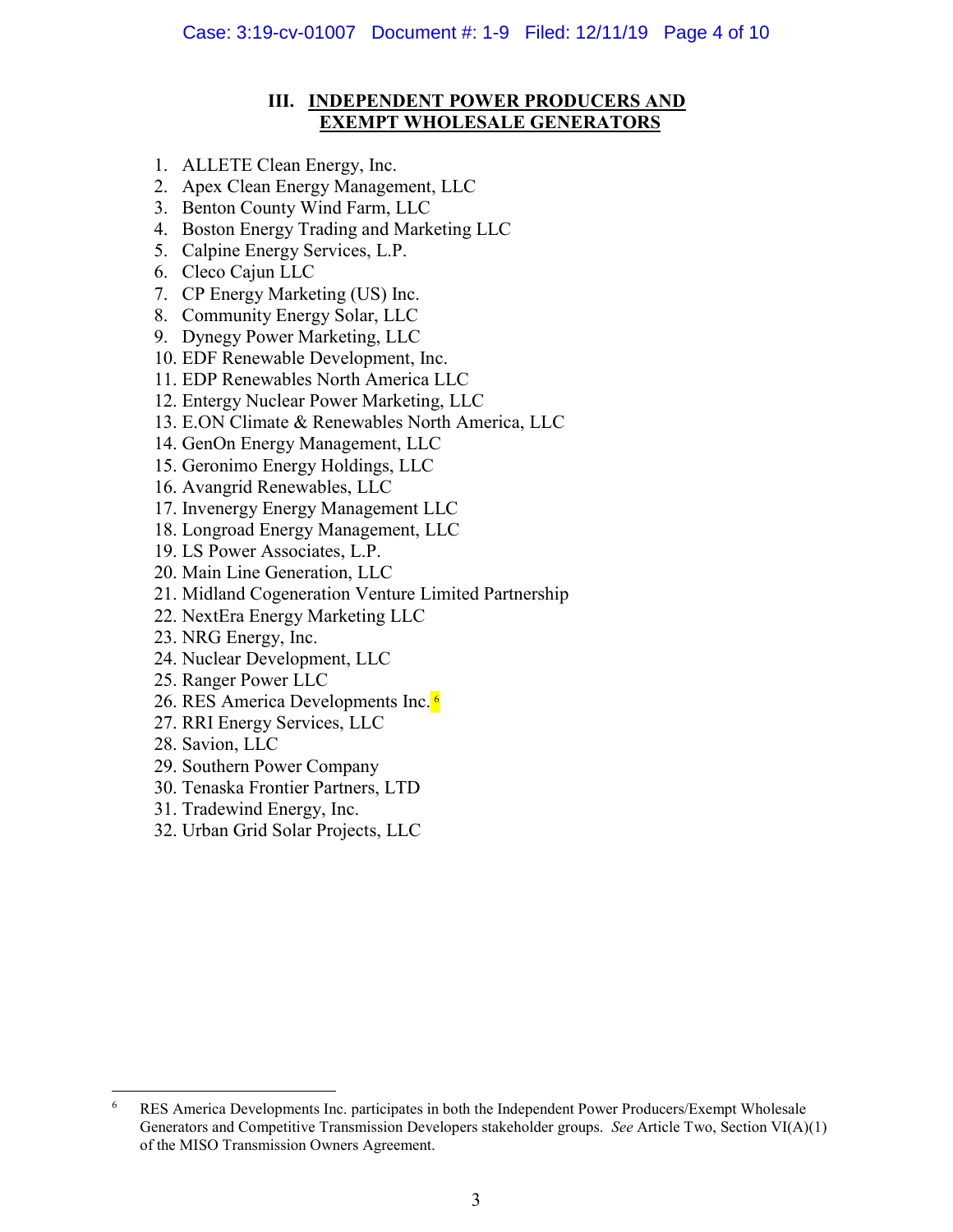#### **IV. MUNICIPAL AND COOPERATIVE ELECTRIC UTILITIES AND TRANSMISSION-DEPENDENT UTILITIES[7](#page-4-0)**

- 1. Alliant Energy Corporate Services, Inc.
- 2. American Municipal Power, Inc.
- 3. Basin Electric Power Cooperative
- 4. Beauregard Electric Cooperative, Inc.
- 5. Benton Utilities (City of Benton, Arkansas)
- 6. Buckeye Power, Inc.
- 7. City of Cleveland, Department of Public Utilities, Division of Cleveland Public Power
- 8. City of Henderson, Kentucky (d/b/a Henderson Municipal Power & Light)
- 9. City of Lansing By its Board of Water and Light
- 10. City of Rochester, a Minnesota Municipal Corp. (acting by and through its Rochester Public Utility Board)
- 11. Claiborne Electric Cooperative, Inc.
- 12. Consumers Energy Company
- 13. DTE Energy
- 14. Great Lakes Utilities
- 15. Heartland Consumers Power District
- 16. Illinois Municipal Electric Agency
- 17. Jefferson Davis Electric Co-Operative, Inc.
- 18. Lincoln Electric System
- 19. Madison Gas & Electric Company
- 20. Missouri Joint Municipal Electric Utility Commission
- 21. Municipal Energy Agency of Nebraska
- 22. Pointe Coupee Electric Membership Corporation
- 23. Prairie State Generating Company LLC
- 24. South Louisiana Electric Cooperative Association
- 25. Southwest Louisiana Electric Membership Corp.
- 26. Upper Peninsula Power Company
- 27. Washington-St. Tammany Electric Cooperative, Inc.
- 28. Western Area Power Administration-Upper Great Plains Region
- 29. Willmar Municipal Utilities
- 30. Wisconsin Electric Power Company
- 31. Wisconsin Public Service Corporation
- 32. WPPI Energy

<span id="page-4-0"></span> <sup>7</sup> As Transmission Owning Members of MISO and signatories to the Transmission Owners Agreement, City of Henderson; City of Rochester; Consumers Energy Company; Willmar Municipal Utilities; and WPPI Energy participate in the Municipals/Cooperatives/Transmission Dependent Utilities stakeholder group.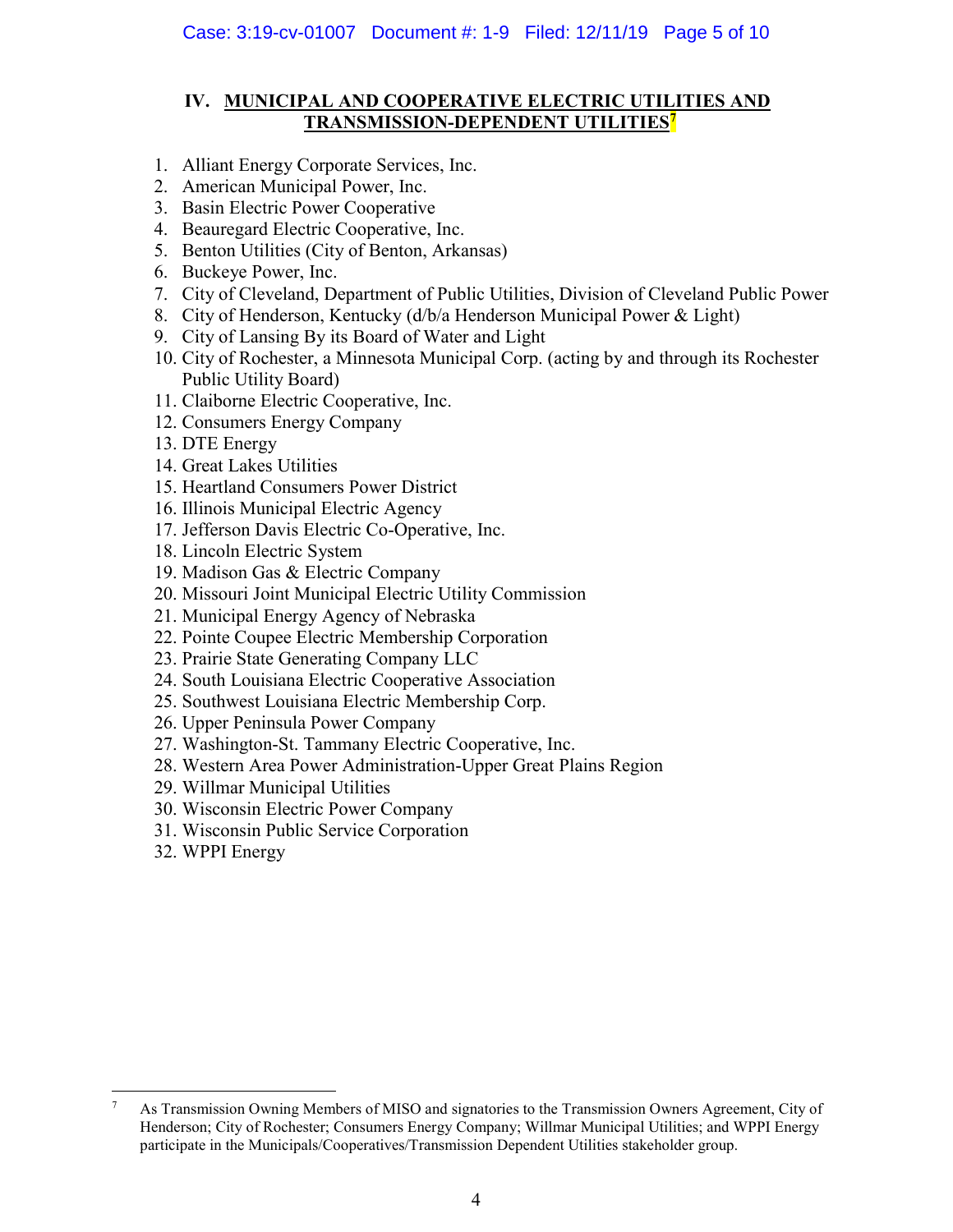#### **V. ELIGIBLE END-USER CUSTOMERS**

- 1. Alcoa Power Generating Incorporated
- 2. ArcelorMittal USA LLC
- 3. Association of Businesses Advocating Tariff Equity
- 4. Century Aluminum of Kentucky General Partnership
- 5. Coalition of MISO Transmission Customers
- 6. Google Energy, LLC
- 7. Illinois Industrial Energy Consumers
- 8. Louisiana Energy Users Group
- 9. Midwest Industrial Customers (c/o Wisconsin Industrial Energy Group, Inc.)
- 10. Texas Industrial Energy Consumers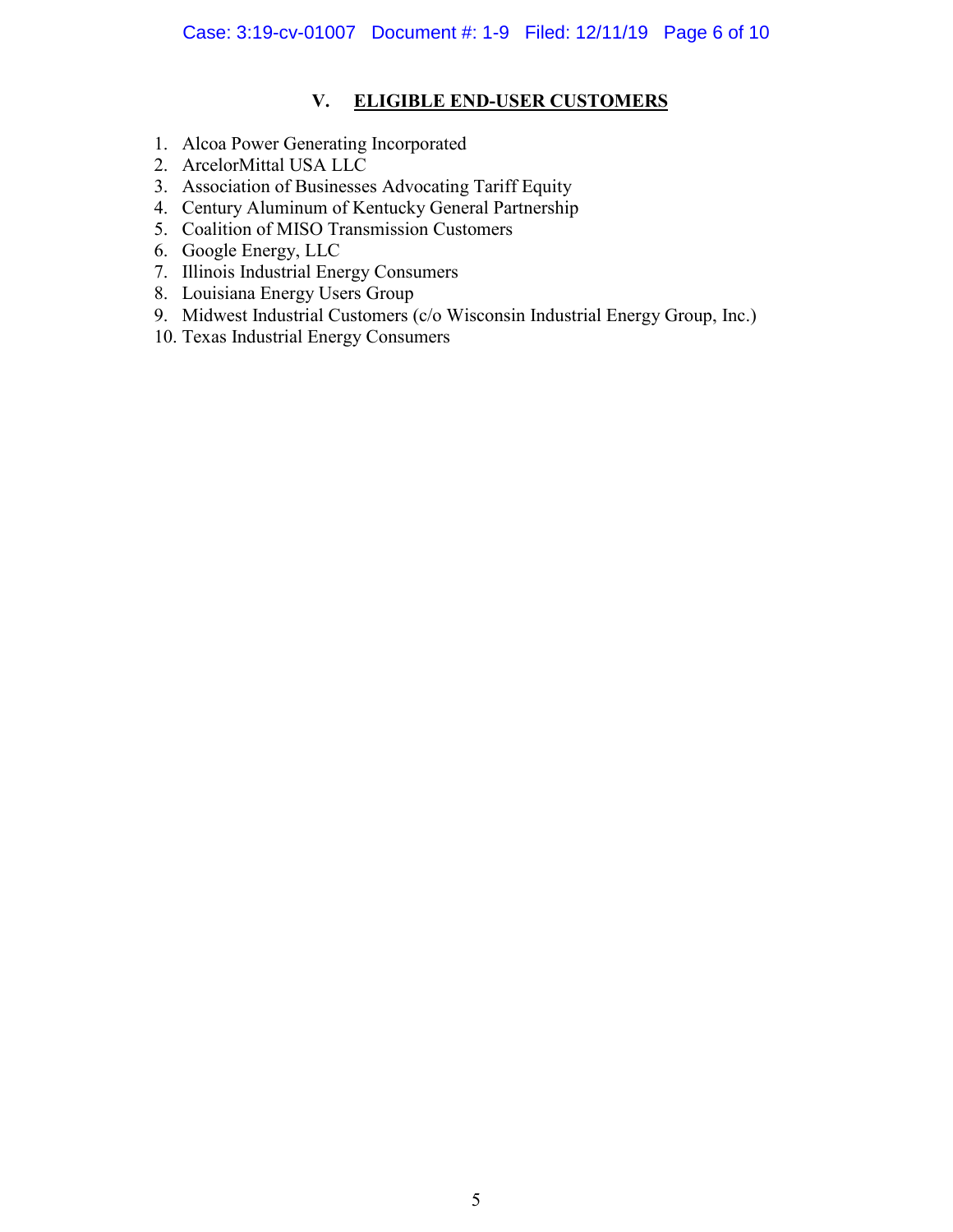#### **VI. COMPETITIVE TRANSMISSION DEVELOPERS**

- 1. AEP Transmission Holding Company, LLC Ameren Transmission Company of Illinois**[8](#page-6-0)**
- 2. Anbaric Holding, LLC
- 3. Avangrid Networks, Inc.
- 4. Cardinal Point Electric, LLC
- 5. Cobra Industrial Services, Inc
- 6. Duke-American Transmission Company, LLC
- 7. EasTexTransCo, LLC
- 8. Exelon Transmission Company, LLC
- 9. Ferrovial Transco International B.V. GridLiance Heartland LLC <sup>[9](#page-6-1)</sup>
- 10. Hunt Transmission Services LLC
- 11. ITC Midcontinent Development LLC
- 12. LS Power Midcontinent, LLC
- 13. Midwest Power Transmission Arkansas, LLC
- 14. NextEra Energy Transmission, LLC
- 15. NextEra Energy Transmission Midwest, LLC
- 16. NGV US Transmission Inc.
- 17. OGE Transmission, LLC
- 18. Oklahoma Gas & Electric Company
- 19. Pattern Transmission LP
- 20. PPL TransLink, Inc. RES America Developments Inc.<sup>[10](#page-6-2)</sup>
- 21. ROADIS WETT CORP.
- 22. Republic Transmission, LLC
- 23. Transource Energy, LLC
- 24. Verdant Plains Electric, LLC
- 25. Xcel Energy Acorn Transmission, LLC
- 26. Xcel Energy Birch Transmission, LLC
- 27. Xcel Energy Transmission Development Co., LLC

<span id="page-6-0"></span> <sup>8</sup> Ameren Transmission Company of Illinois participates in both the Transmission Owners and Competitive Transmission Developers stakeholder groups. *See* Article Two, Section VI(A)(1) of the MISO Transmission Owners Agreement.

<span id="page-6-1"></span><sup>9</sup> GridLiance Heartland LLC participates in both the Transmission Owners and the Competitive Transmission Developers stakeholder groups. *See* Article Two, Section VI(A)(1) of the MISO Transmission Owners Agreement.

<span id="page-6-2"></span><sup>&</sup>lt;sup>10</sup> RES America Developments Inc. participates in both the Independent Power Producers/Exempt Wholesale Generators and Competitive Transmission Developers stakeholder groups. *See* Article Two, Section VI(A)(1) of the MISO Transmission Owners Agreement.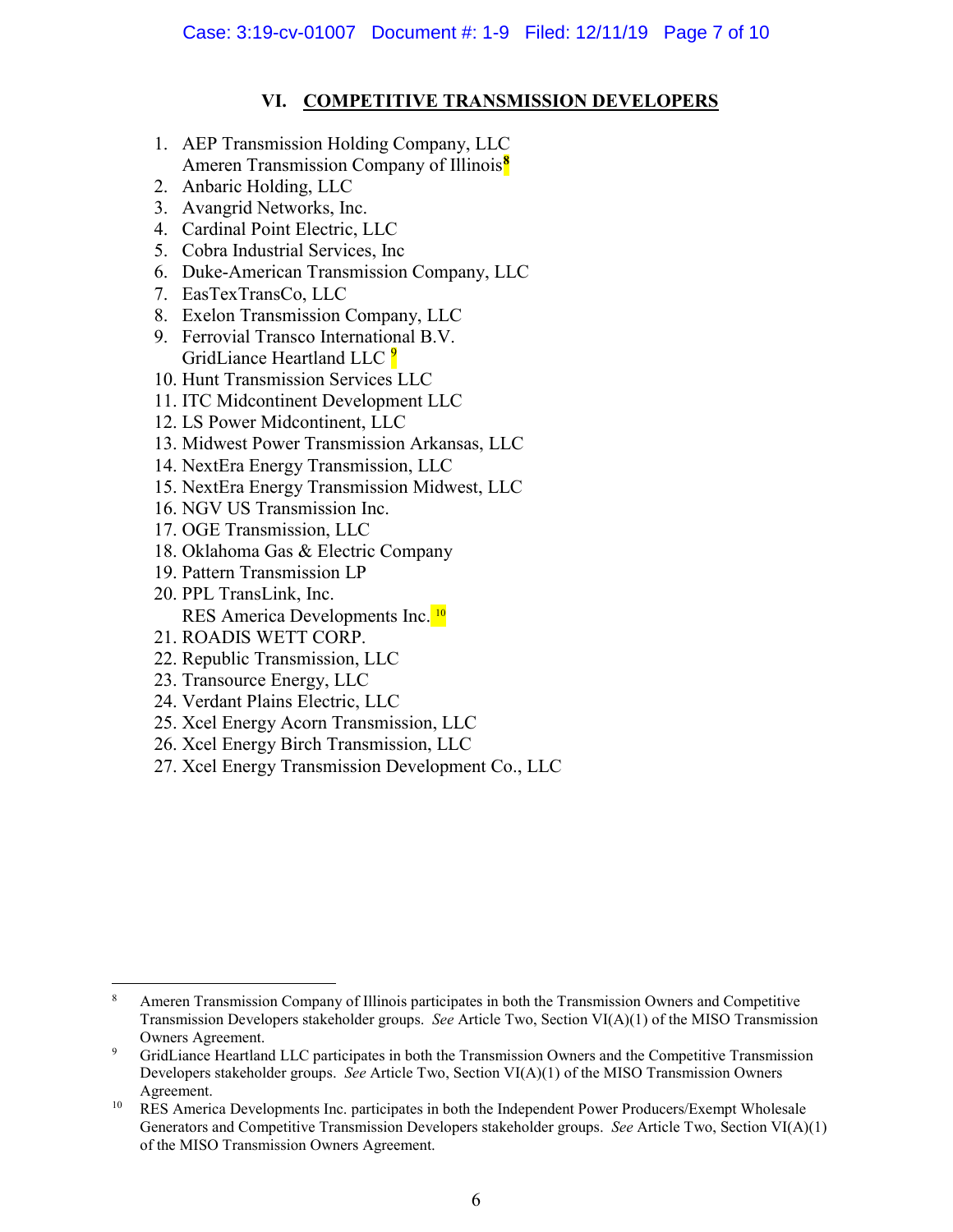### **VII. POWER MARKETERS AND BROKERS**

- 1. American Electric Power Service Corporation (as agent for the AEP Operating Companies)
- 2. BP Energy Company
- 3. Castleton Commodities Merchant Trading L.P.
- 4. Citadel Energy Investments, LTD.
- 5. Citigroup Energy Inc.
- 6. DC Energy Midwest, LLC
- 7. Direct Energy Business LLC
- 8. Dynegy Energy Services, LLC
- 9. EDF Trading North America, LLC
- 10. EWO Marketing, LLC
- 11. Exelon Corporation
- 12. Exelon Generation Company, LLC
- 13. FirstEnergy Solutions Corp.
- 14. H. Q. Energy Services (U.S.) Inc.
- 15. Illinois Power Marketing Company
- 16. J. Aron & Company
- 17. KCP&L Greater Missouri Operations Company
- 18. LG&E and KU Services Company, as agent for Louisville Gas and Electric Company and Kentucky Utilities Company
- 19. Messer Energy Services, Inc.
- 20. Mercuria Energy America, Inc.
- 21. Monterey MW, LLC
- 22. Morgan Stanley Capital Group Inc. Northern Indiana Public Service Company**[11](#page-7-0)**
- 23. Ontario Power Generation Inc.
- 24. PSEG Energy Resources & Trade LLC
- 25. Royal Bank of Canada
- 26. Saracen Energy Midwest LP
- 27. SESCO Enterprises, LLC
- 28. Shell Energy North America (US), L.P.
- 29. Solios Power LLC
- 30. Talen Energy Marketing, LLC
- 31. Tenaska Power Services Co.
- 32. The Energy Authority
- 33. TransCanada Energy Sales Ltd.
- 34. Vitol Inc.
- 35. Westar Energy, Inc.
- 36. XO Energy MW, LP

<span id="page-7-0"></span><sup>&</sup>lt;sup>11</sup> Northern Indiana Public Service Company participates in both the Transmission Owners and the Power Marketers/Brokers stakeholder groups. *See* Article Two, Section VI(A)(1) of the MISO Transmission Owners Agreement.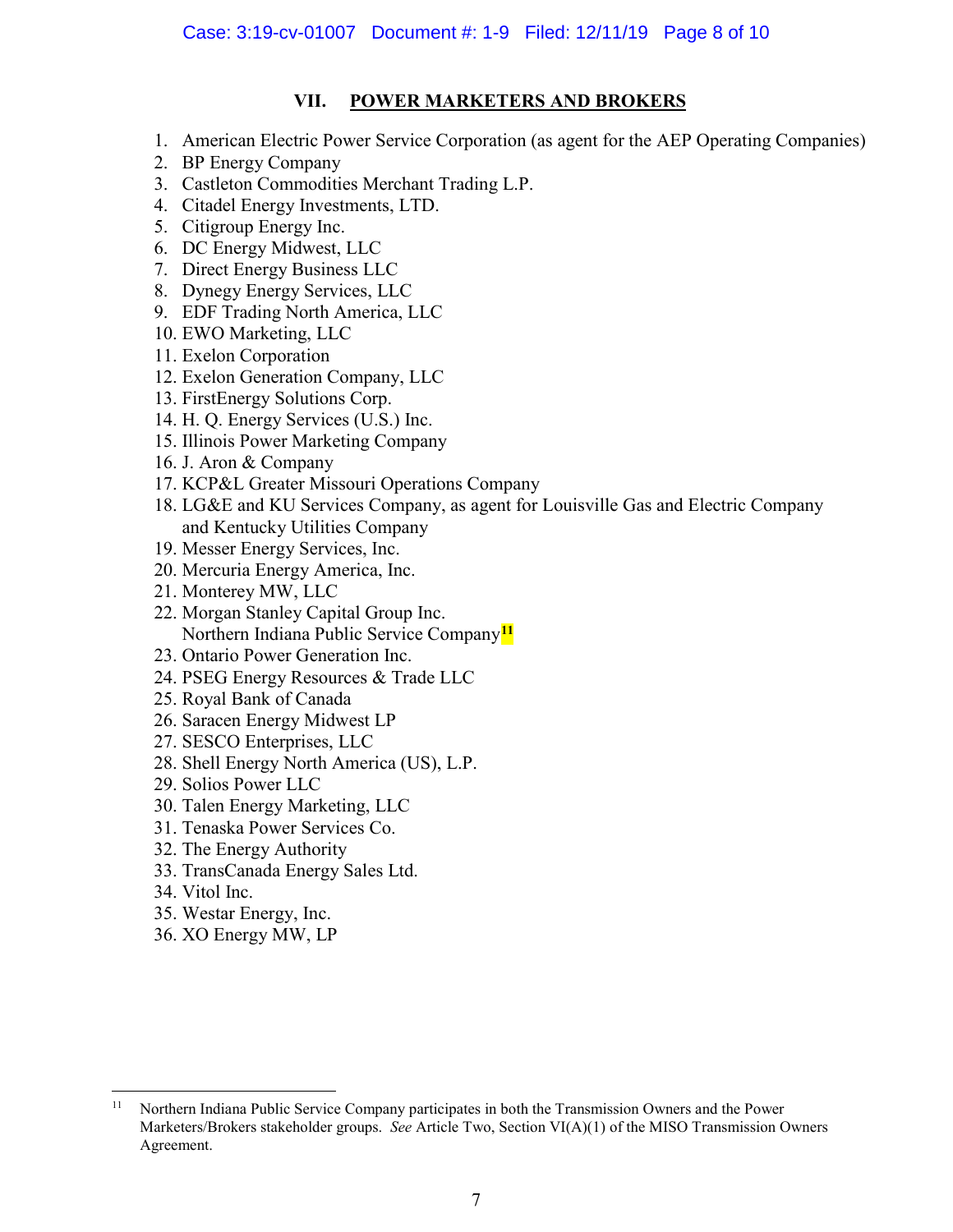#### **VIII. ENVIRONMENTAL AND OTHER STAKEHOLDER GROUPS[12](#page-8-0)** - **(Non-Members)**

- 1. Clean Grid Alliance
- 2. Clean Wisconsin
- 3. Environmental Law & Policy Center
- 4. Energy Storage Association
- 5. Fresh Energy
- 6. Great Plains Institute
- 7. Natural Resources Defense Council
- 8. Sierra Club
- 9. Southern Wind Energy Association
- 10. Sustainable FERC Project
- 11. Union of Concerned Scientists

# **IX. STATE REGULATORY AUTHORITIES[13](#page-8-1)** - **(Non-Members)**

- 1. Arkansas Public Service Commission
- 2. Illinois Commerce Commission
- 3. Indiana Utility Regulatory Commission
- 4. Iowa Utilities Board
- 5. Kentucky Public Service Commission
- 6. Louisiana Public Service Commission
- 7. Manitoba Public Utilities Board
- 8. Michigan Public Service Commission
- 9. Minnesota Public Utilities Commission
- 10. Mississippi Public Service Commission
- 11. Missouri Public Service Commission
- 12. Montana Public Service Commission
- 13. New Orleans City Council
- 14. North Dakota Public Service Commission
- 15. Public Utility Commission of Texas
- 16. South Dakota Public Utilities Commission
- 17. Public Service Commission of Wisconsin

<span id="page-8-0"></span> <sup>12</sup> The entities comprising the environmental and other stakeholder group on the Advisory Committee are not members of MISO; rather, they are representatives of stakeholder groups serving on the Advisory Committee, which have been chosen by recognized environmental and other stakeholder organizations having an interest in the activities of MISO. The entities comprising this special interest group have been granted voting rights in MISO's stakeholder process.

<span id="page-8-1"></span><sup>&</sup>lt;sup>13</sup> The entities comprising the state regulatory authorities on the Advisory Committee are not members of MISO; rather, they are (i) representatives of state regulatory authorities serving on the Advisory Committee, which have been chosen by entities that regulate the retail electric or distribution rates of the Owners who are signatories to the Transmission Owners Agreement or (ii) representatives of public consumer groups serving on the Advisory Committee, which have been chosen by recognized consumer organizations having an interest in the activities of MISO. The entities comprising this special interest group have been granted voting rights in MISO's stakeholder process.